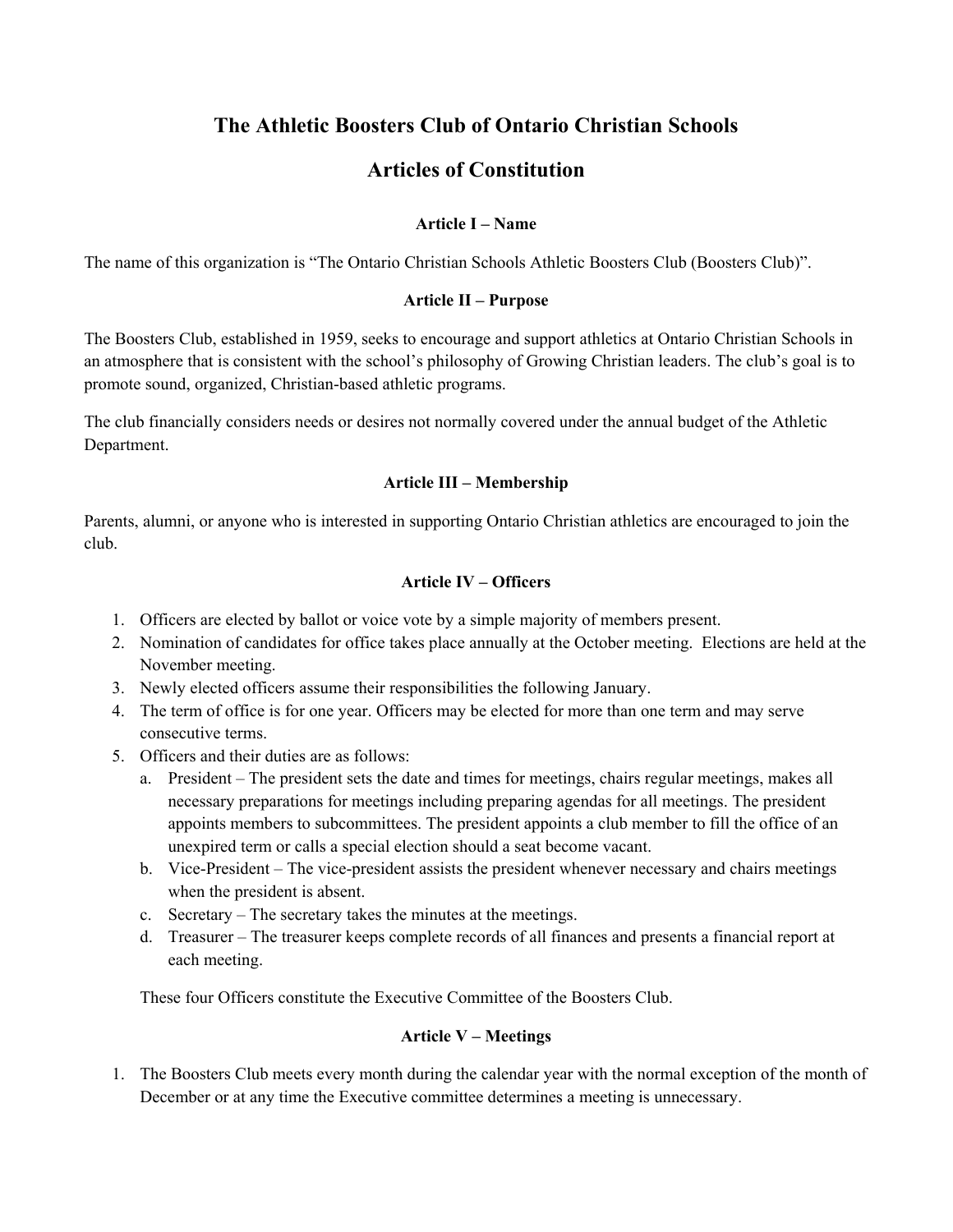- 2. The Executive Committee may call special meetings on an as needed basis.
- 3. All meetings shall open and close with prayer and be conducted according to Roberts Rules of Order.

#### **Article VI – Finances**

The finances are derived from donations, fund‐raising projects, and the Boosters Endowment Fund. The Boosters Club is part of the Ontario Christian School Association, a non‐profit organization.

#### **Article VII – Auditing**

After the end of the fiscal year or after the election of a new club treasurer, the treasurer shall present the Boosters Club financial records to the Ontario Christian Business Manager for the reconciliation and inspection of the Boosters account by the Business Office. The Business Manager shall report the results of the school audit to the treasurer and vice-president.

## **Article VIII – Changes to the Constitution and By-laws**

- 1. Any proposal for Constitutional (Article) changes must come from the Executive Committee, must be announced prior to the next meeting at which they are to be considered, and must be passed by a twothirds majority of the Boosters Club members present.
- 2. The Executive Committee shall periodically review the Constitution and By-laws for possible updates.
- 3. The club should annually read the Constitution and By-laws as a group at the January meeting.

#### **Article IX – Dissolution of the Boosters Club**

- 1. Upon the event of the dissolution of this organization, the treasurer shall pay or adequately provide for the debts and obligations of the organization. The remaining assets shall be deposited into the Boosters Endowment Fund to support Ontario Christian athletics.
- 2. No part of the net earnings of this organization shall be used for the benefit of or distribution to its members, trustees, officers, or other private persons. The organization shall be empowered to pay reasonable compensation for services rendered and to make payments and distributions for the expressed purpose of paying off any debt owed by the club.

Revised September 2020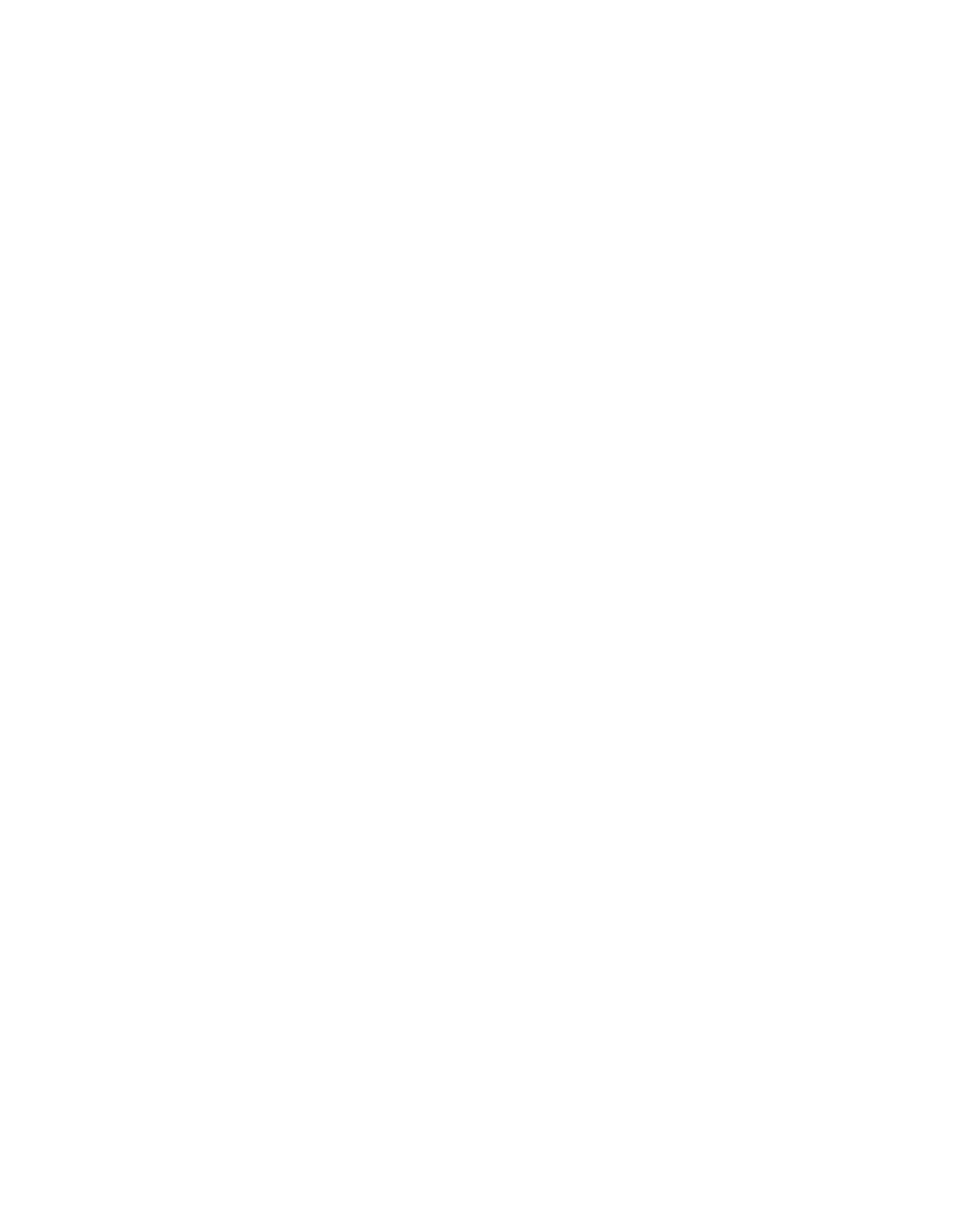# **The Athletic Boosters Club of Ontario Christian Schools**

## **By‐Laws**

- 1. The requirements for membership are as stated in the Articles of Constitution.
- 2. Rules for voting are as follows:
	- a. A member must have attended at least three Boosters Club meetings within the previous 12 months to be eligible to vote on any proposal or in the elections of officers.
	- b. The Athletic Director casts one vote representing the Athletic Department.
	- c. In the occurrence of a tie, the president casts the deciding vote.
	- d. If a decision is desired prior to the next scheduled meeting, the president may conduct a phone or email poll of the voting members, inform the members of the vote, and include the decision in the minutes of the next meeting. If the decision calls for an expenditure of funds, the amount cannot exceed \$1,000.00.
	- e. Five members in attendance at a meeting constitute a quorum. In the event of an emergency request outside the normal meeting, a majority response of the voting members is needed to approve or deny the request.
- 3. The Boosters Club may enlist the assistance of the Athletic Department in their fundraising efforts, in promoting the club to the Ontario Christian community, and in recruiting new members.
- 4. The treasurer's signature shall be the primary authorized signature on the checking and savings accounts. The president's and/or one appointed member's signature shall be the secondary signature.
- 5. Financial income for the Boosters Club shall primarily come from donations, advertising in the game program, cookout or breakfast fundraisers, the annual golf tournament, the Boosters Endowment Fund, and other agreed upon fund‐raising projects.
	- a. Specifications of the Boosters Endowment Fund [aka Ontario Christian School Association Inc. (Boosters Club)]:
		- 1) The Executive Committee shall communicate the allocation of the portfolio with the financial advisor.
		- 2) Near the end of each fiscal year, the club treasurer shall transfer the annual portfolio dividends and interest earned into the Boosters checking account.
		- 3) At no time may withdrawals from the portfolio invade the principal amount.
		- 4) The Boosters Club may add funds to increase the principal at any time the members feel it is prudent. The action shall normally take place near the end of the fiscal year.
		- 5) If the club should dissolve, annual portfolio dividends and interest earned shall continue to provide for special projects for Ontario Christian athletics. In the event the club should reorganize, the portfolio shall again come under the club's control.
			- a) The reorganized club shall manage the Boosters Endowment Fund as stipulated under the guidelines specified in By-law #5a.